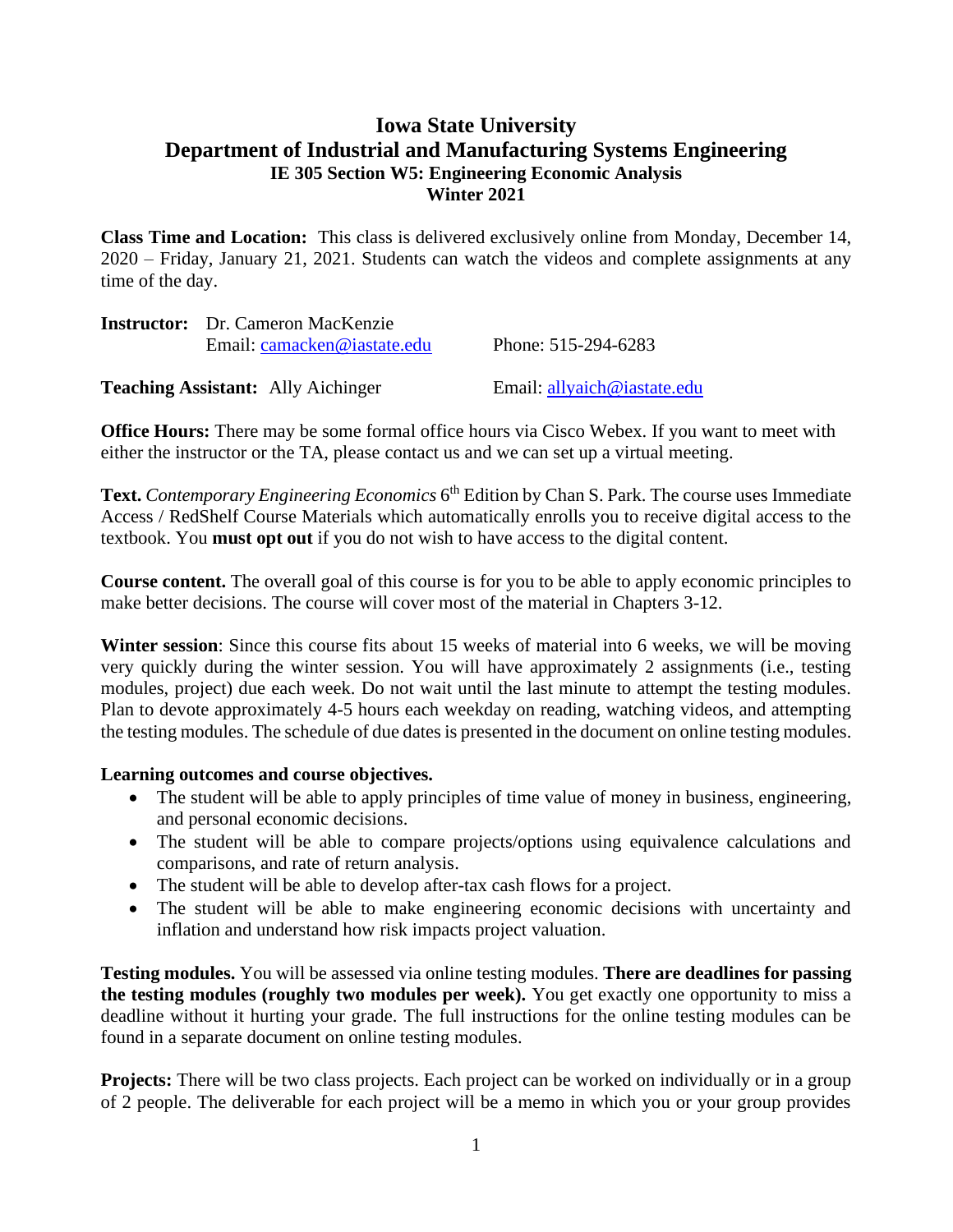recommendations for the proposed problem. Each project will have a due date. Your grade will be docked by 10% for each 24-hour period that the project is late.

**Exams:** There are no in-class exams or final exam.

**Grading:** Your final grade will be function of the number of testing modules that you pass and the average of your two scores on the project. Your class points will be calculated as:

Class points  $= 3.53*(number of testing modules passed) + 0.42*(average percentage score on$ projects)

| Grade | <b>Class points</b> | Grade       | <b>Class points</b> |
|-------|---------------------|-------------|---------------------|
| A     | 60.00 and above     |             | $44.81 - 47.12$     |
| A-    | $58.95 - 59.99$     | $C_{\Xi}$   | $42.90 - 44.80$     |
| $B+$  | $55.03 - 58.94$     | $D+$        | $41.04 - 42.89$     |
| B     | $52.68 - 55.02$     |             | $39.29 - 41.03$     |
| $B -$ | $50.22 - 52.67$     | D-          | $36.71 - 39.28$     |
|       | $47.13 - 50.21$     | $\mathbf F$ | 36.70 and below     |

Your class points will translate to a letter grade via the following scale.

If you **pass fewer than 2 testing modules** or if you **average 40% or less on the two projects**, you will **fail the course**, regardless of how many class points you receive.

**Readings**: There will be required readings from the textbook. The reading assignments will replace video lectures on topics that the textbook describes well. You are responsible for learning the reading material. You are encouraged to ask questions about material that you read and do not understand.

**Simulation:** The course will use Excel. Module 7 introduces simulation as way to solve problems with uncertainty. I will use the software SIPmath. This software can be downloaded for free for Windows and Macs at [https://www.probabilitymanagement.org/tools.](https://www.probabilitymanagement.org/tools) You should download the software immediately in order to resolve any issues before we reach Module 7.

**Use of Canvas:** All videos will be accessed via Canvas. I will also be using Canvas to make announcements about the class. Videos of the class and Powerpoint slides can also be found on Canvas. It is highly recommended that you watch each video and take notes from the video in order to learn the material!

If you have a question that is appropriate for the entire class (e.g., questions about the testing modules or lectures), please post that question on Canvas in the discussion section, and either the TA or I will answer it there. If you have a question that is private, please email me.

**Our commitment to you:** I will do my best to teach you the material in the course and provide stimulating lecture videos. I will remind you of deadlines for the testing modules and the projects. The TA and I will respond to your questions quickly via email and on the Canvas discussion forum.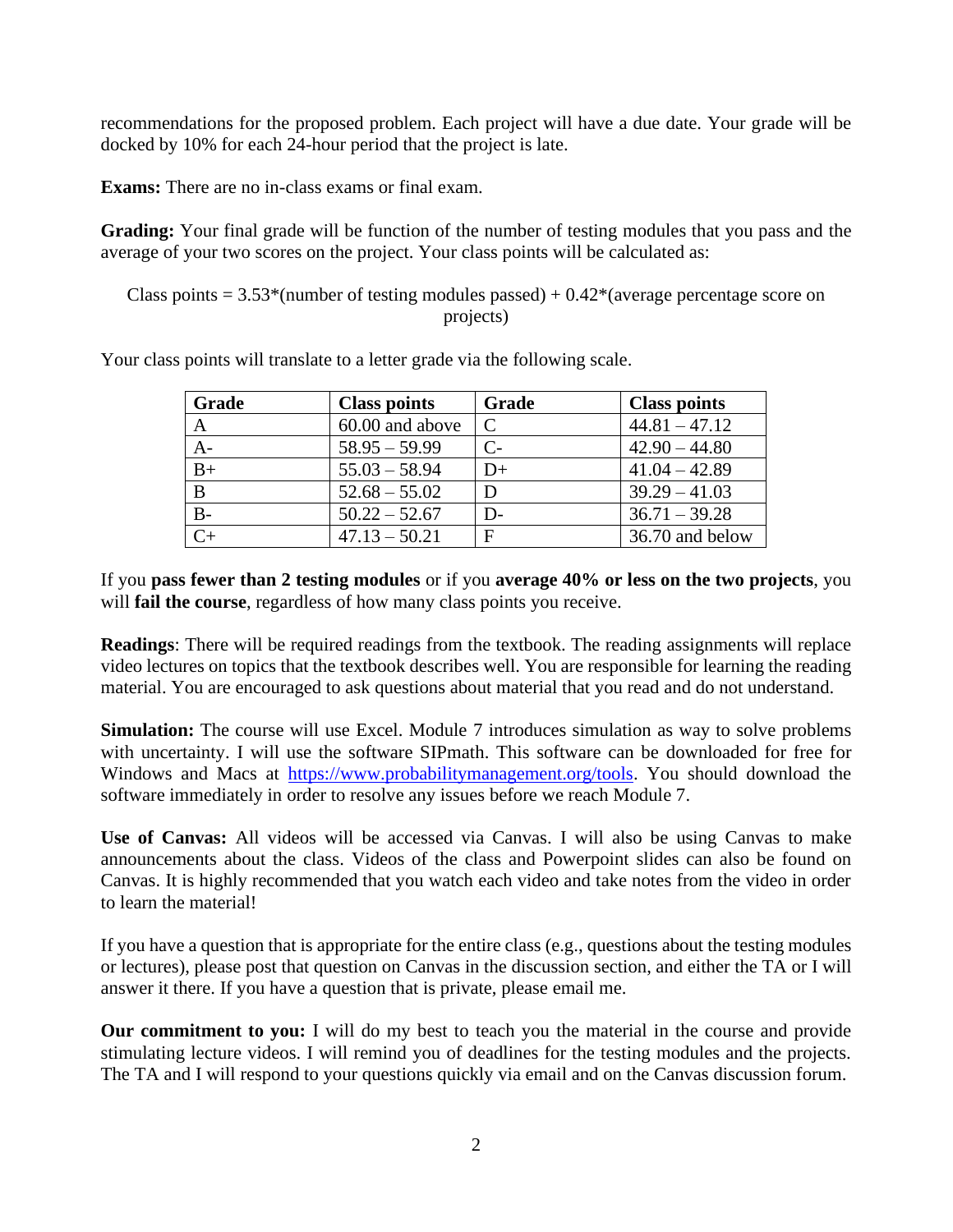**Academic Dishonesty:** The class will follow Iowa State University's policy on academic dishonesty, and the IMSE Department has an expectation that all students will be honest in their actions and communications. Individuals suspected of committing academic dishonesty will be directed to the Dean of Students Office as per University policy. For more information regarding Academic Misconduct see [http://www.dso.iastate.edu/ja/academic/misconduct.html.](http://www.dso.iastate.edu/ja/academic/misconduct.html)

**Disability Accommodation:** Iowa State University is committed to assuring that all educational activities are free from discrimination and harassment based on disability status. Students requesting accommodations for a documented disability are required to meet with staff in Student Accessibility Services (SAS) to establish eligibility and learn about related processes. Eligible students will be provided with a Notification Letter for each course and reasonable accommodations will be arranged after timely delivery of the Notification Letter to the instructor. Students are encouraged to deliver Notification Letters as early in the semester as possible. SAS, a unit in the Dean of Students Office, is located in room 1076 Student Services Building or online at [www.sas.dso.iastate.edu.](http://www.sas.dso.iastate.edu/) Contact SAS by email at [accessibility@iastate.edu](mailto:accessibility@iastate.edu) or by phone at 515-294-7220 for additional information.

**Harassment and Discrimination:** Iowa State University strives to maintain our campus as a place of work and study for faculty, staff, and students that is free of all forms of prohibited discrimination and harassment. Any student who has concerns about such behavior should contact me, [Student](http://new.dso.iastate.edu/sa/)  [Assistance](http://new.dso.iastate.edu/sa/) at 515-294-1020 or email [dso-sas@iastate.edu,](mailto:dso-sas%40iastate.edu) or the Office of Equal Opportunity and [Compliance](http://www.hrs.iastate.edu/hrs/node/99) at 515-294-7612.

**Religious Accommodation:** If an academic or work requirement conflicts with your religious practices and/or observances, you may request reasonable accommodations. Your request must be in writing, and I will review the request. You may also seek assistance from the [Dean of Students Office](http://new.dso.iastate.edu/) or the [Office of Equal Opportunity and Compliance.](http://www.hrs.iastate.edu/hrs/node/269)

**Contact Information:** If you are experiencing, or have experienced, a problem with any of the above issues, email [academicissues@iastate.edu.](mailto:academicissues@iastate.edu)

**Professionalism Statement:** The IMSE Department has an expectation that all students will behave in a professional manner during all interactions with fellow students, faculty, and staff. Treating others with respect and having constructive communications are examples of being professional.

**Prerequisite Requirement Policy:** It is the policy of the IMSE Department to require all students enrolled in this course to have satisfied all of the course's prerequisite requirements. If it is discovered that a student has not met any applicable prerequisite requirements, he/she will be required to immediately drop the course. The failure to drop the course will result in a final course grade of 'F', regardless of course performance. Students who discover they have improperly enrolled in a course without meeting the applicable prerequisite requirements are strongly encouraged to meet with advising staff to promptly drop the course and make alternative scheduling arrangements or discuss if an official waiver of the prerequisite requirements may be applicable. **Math 166 Calculus II** is the prerequisite for this course.

**Free Expression**: Iowa State University supports and upholds the First Amendment protection of freedom of speech and the principle of academic freedom in order to foster a learning environment